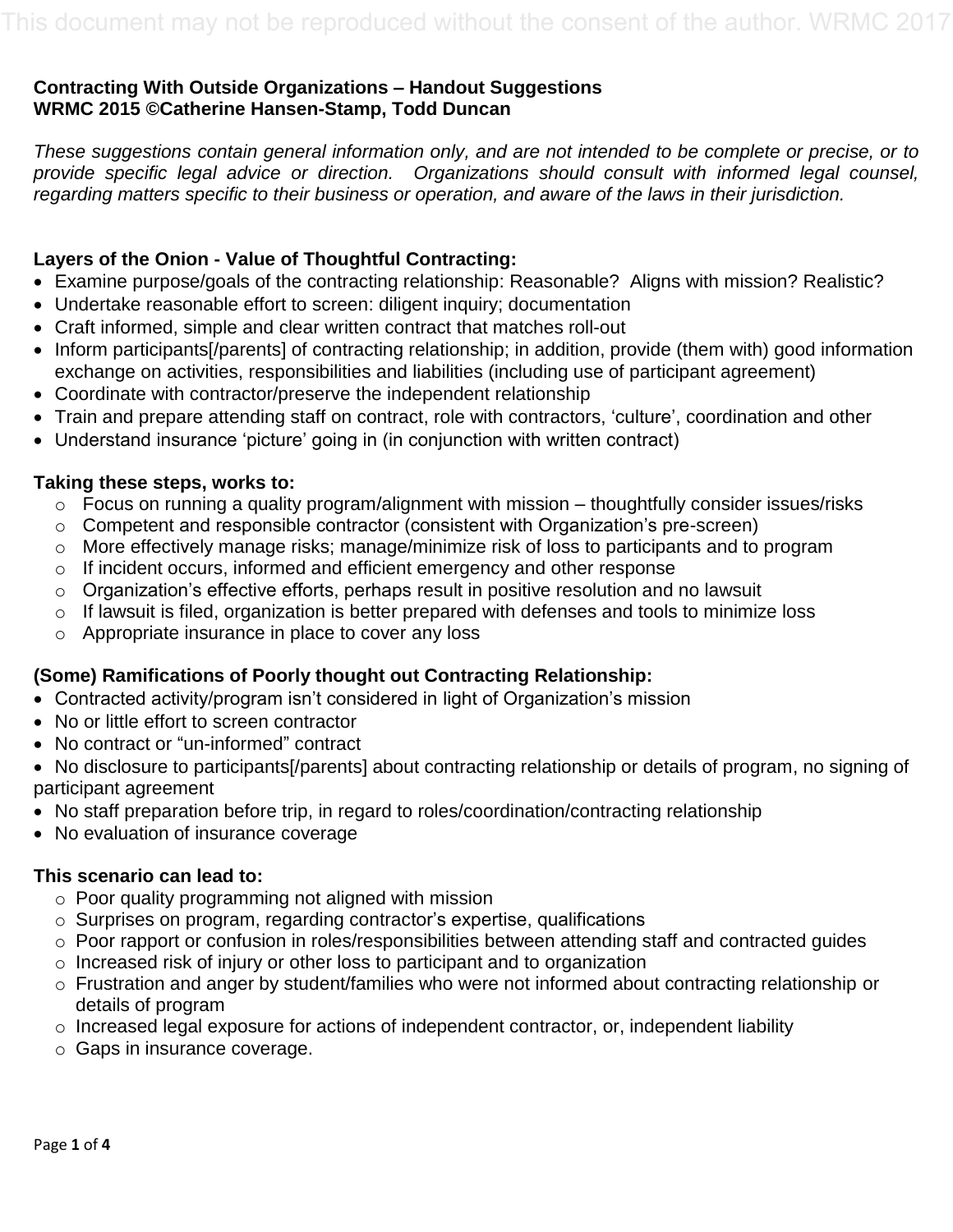# **Thoughts on Screening Contractors**

**Reasonable ("diligent") Inquiry:** Even though, generally, an organization should have no liability for the acts of its independent contractors, there are exceptions (see the slide presentation). One of those is that an organization has a duty to exercise reasonable care to select a competent contractor (and resulting liability for "negligent selection" of a contractor if found to have breached the duty). The endeavor is to determine if you have a contractor competent to conduct the services (fulfilling the duty is important for both practical and legal reasons (see p. 1)). Conducting reasonable screening/vetting is in an effort to have a reasonable basis for determining competency. What is 'reasonable'? This is an objective standard (what would an organization in the same or similar circumstances do to determine competency). What is "reasonable" in any given case can be measured (in court litigation, typically via the testimony of an expert) by, e.g.: practices engaged in by other programs in the industry, applicable accreditation standards or practices, any state laws or regulations, direction from published case law.

The following is an example (not exclusive) of some potential areas of inquiry when screening contractors.

## **Company Business and Contact Information** – relevant details

## **Company Operations**

- Required/voluntary licensing or accreditation associated details, compliance, revocation, etc.
- Permits (company or guide) required or other associated details, compliance, revocation, etc.
- Liability Insurance carrier, types and amounts; ability to add additional insured endorsement
- Internal policies or operational standards including risk management plan, emergency response plan, etc.
- Internal or External reviews details

#### **Staff**

- Staff hiring and selection criteria (required certifications, licenses, amount/type of experience, etc.)
- Background or sexual offender registry check
- Staff to participant ratios
- Staff hired as employees or independent contractors; use of volunteers
- Details (timing, substance) of staff training
- Workers' Compensation coverage

# **Equipment (slightly different for Animals)**

- Description of equipment (including safety equipment) used
- Equipment use, inspection, maintenance, repair, storage and retirement (and assoc. documentation)
- Equipment policies in accordance with manufacturer's recommendations?
- Students instructed on proper use describe
- Communication devices: use, reliability, etc.

# **Transportation**

- Description of means of transport used (make, model, year) own or lease
- Insurance and licensing for vehicle/plane/other and operator

Page **2** of **4**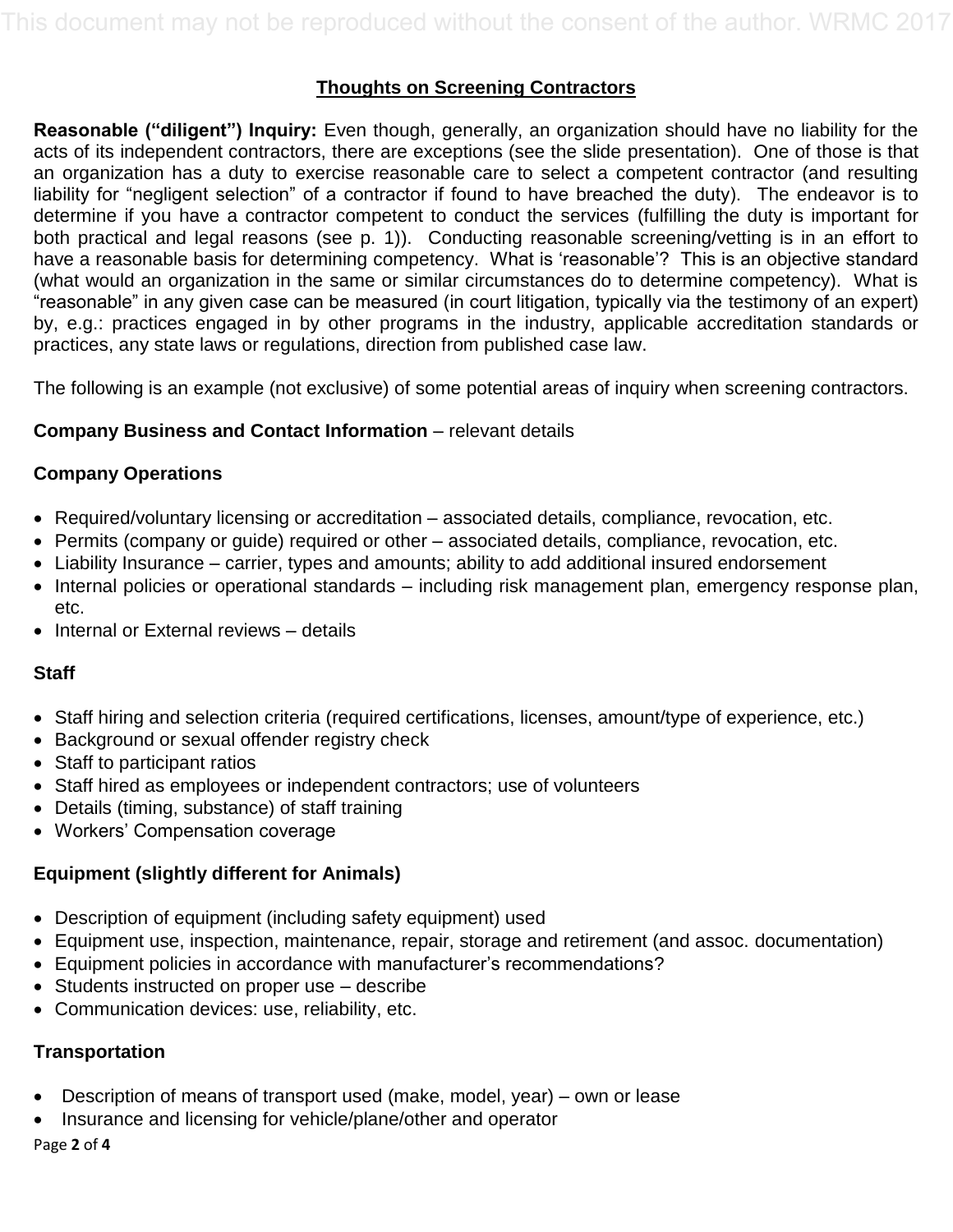This document may not be reproduced without the consent of the author. WRMC 2017

- maintenance and inspection details
- Seatbelts or other safety equipment
- Operator experience and training required; background checked details

## **Participants**

- Student orientation and appropriate details
- Supervised/unsupervised times description
- Student instruction, sequencing and appropriate details

## **Emergency Response**

- Emergency response plan describe or attach. Associated staff training on it
- Plan for student separation from program in event of behavioral issues or other
- Staff understanding re: definitive care (location, directions); ability to respond in remote locations
- Pre-coordination/compliance with public authorities (land managers, SAR, etc.) re: emergency response plans

#### **Serious Incident History**

X yr. history for serious incidents, seeking appropriate details (fatality or serious injury, whether or not hospitalization involved; how matters resolved, etc.)

**Premises/Site/Route selection** (if company uses premises or selects a site (either land or water) for the activity):

- For onsite programming (buildings, facilities, grounds) inspection and maintenance
- Premises/site/route selection process (for various activities)
- Opportunity for guide or leader to evaluate conditions/hazards that may affect the location or nature of the activity (and allow for change, cancellation, etc.)

**Follow up reports from Organization attending staff.** Documenting appropriate areas vis a vis their actual experience with, and observation of the contractor, post program. This can be the basis for "retrovetting" (building a record of your organization's repeated internal vetting).

**Change of ownership or leadership – existing contractors; worth investigation.** 

#### **Written Contract**

- **Legal Issues:**
- **Preliminary: factors affecting preliminary enforceability:**

Mutual Assent or Agreement – "meeting of the minds" (no coercion, duress or fraud) Legal Consideration (bargained for exchange) Legal Competency Contract 'purpose' not prohibited by law